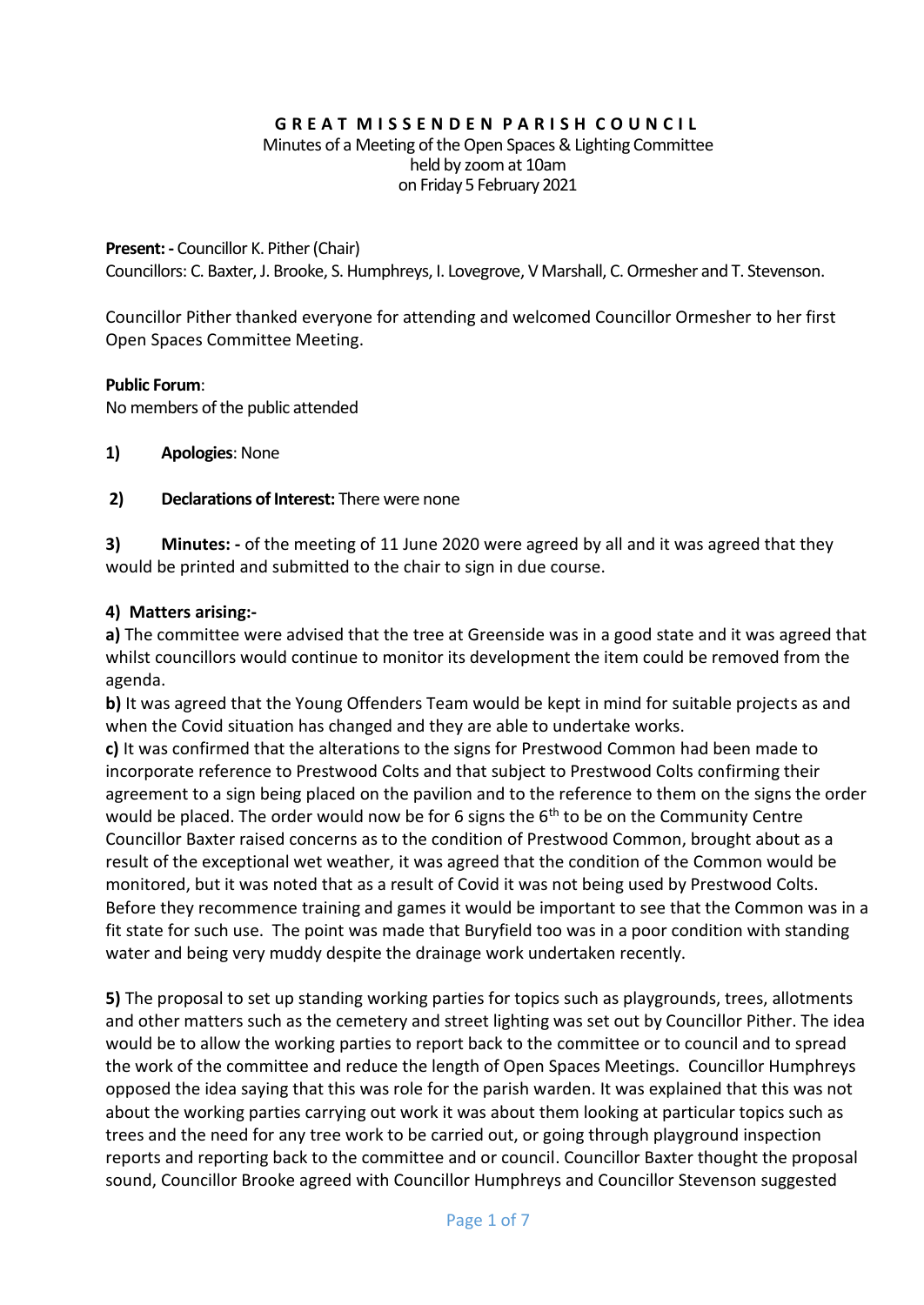that working parties should be set up as and when required. Councillor Ormesher suggested working parties for the allotments and playgrounds might be a good idea and that as an allotment holder she would like to be on any allotment working party. Councillor Humphreys than stated that the parish warden was to be a clerical role. The question was asked as to when a parish warden might start work and the deputy clerk advised that by the time a job specification had been prepared, an advert placed and interviews had taken place it was likely to be at least 3-4 months. After further discussion it was agreed by a majority that for the next 4 months working parties would be set up on an ad hoc basis as and when required.

## **6) Allotments:-**

Councillor Pither asked if any of the committee had any questions regarding the allotments paper. There were none.

The committee agreed to the proposal that the vacant plots at Ballinger be strimmed in order to help let them, and also that the grounds contractor be asked to quote for the removal of the rubbish deposited on plot 1.

The committee discussed the surplus in the strimming budget brought about in part by higher occupancy rates and in part by the weather, but agreed that the strimming budget should remain separate from the general allotments upkeep budget as this had been a request from the finance committee.

The committee did agree that as there was surplus in this budget it should be spent on providing skips on allotment sites. This would be expressed as being a one off good will gesture in light of the fact that bonfires had been prohibited due to Covid 19. There was a discussion as to when they should be provided and how they should be manged to ensure that only non-compostable rubbish from the sites be put in the skips. Councillor Humphreys suggested asking the grounds contractor to supervise loading, or alternatively placing the skip in The Memorial Hall or Prestwood Common car park for use by allotment holders. The committee felt that this would not work and that allotment holders would if driving to a skip with rubbish instead drive to a tip and that what was needed was something on site. Councillor Ormesher having recently taken on an allotment plot indicated that there was a lot of non-compostable rubbish on plots to dispose of.

There was a discussion as to the price of skips and the committee agreed that a trial should be undertaken at Greenlands Lane selected because there was hardstanding and the skip could be hidden from the road with a skip being provided for the allotment holders to dispose of noncompostable rubbish and advised of this in advance by email.

It was also agreed to ascertain whether the grounds contractor had a shredder and if so what it would cost for him to attend allotment sites by arrangement to shred rubbish.

The committee agreed that showing vacant allotments was not essential work and that it would be left to the clerks discretion as to whether it was safe and appropriate to show vacant plots.

Councillor Lovegrove did suggest consideration of showing plots electronically and the deputy clerk agreed to investigate if this would be feasible.

It was agreed that allotment liaison meetings with the allotment liaison officers would be resumed once Covid restrictions allow as the feasibility of holding those meetings as zoom meetings was limited. In any event the ALOs were happy that they are able to speak to the clerks whenever there are issues.

Councillor Stevenson suggested that if the opportunity arose it would a good idea to produce and circulate an allotment newsletter to all allotment holders.

The committee agreed that the anomalies that existed at Spurlands End Road should be rectified as the renewal stage, so that those with 2 half plots which are in effect 1 plot will be charged as a full plot rather than 2 halves, on the basis that no credit will be given for what might then appear to be past overpayments.

The committee looked again at the issue of use of weed killer but had decided at the last meeting that it should continue as it is necessary. Councillor Stevenson suggested that this should be aired in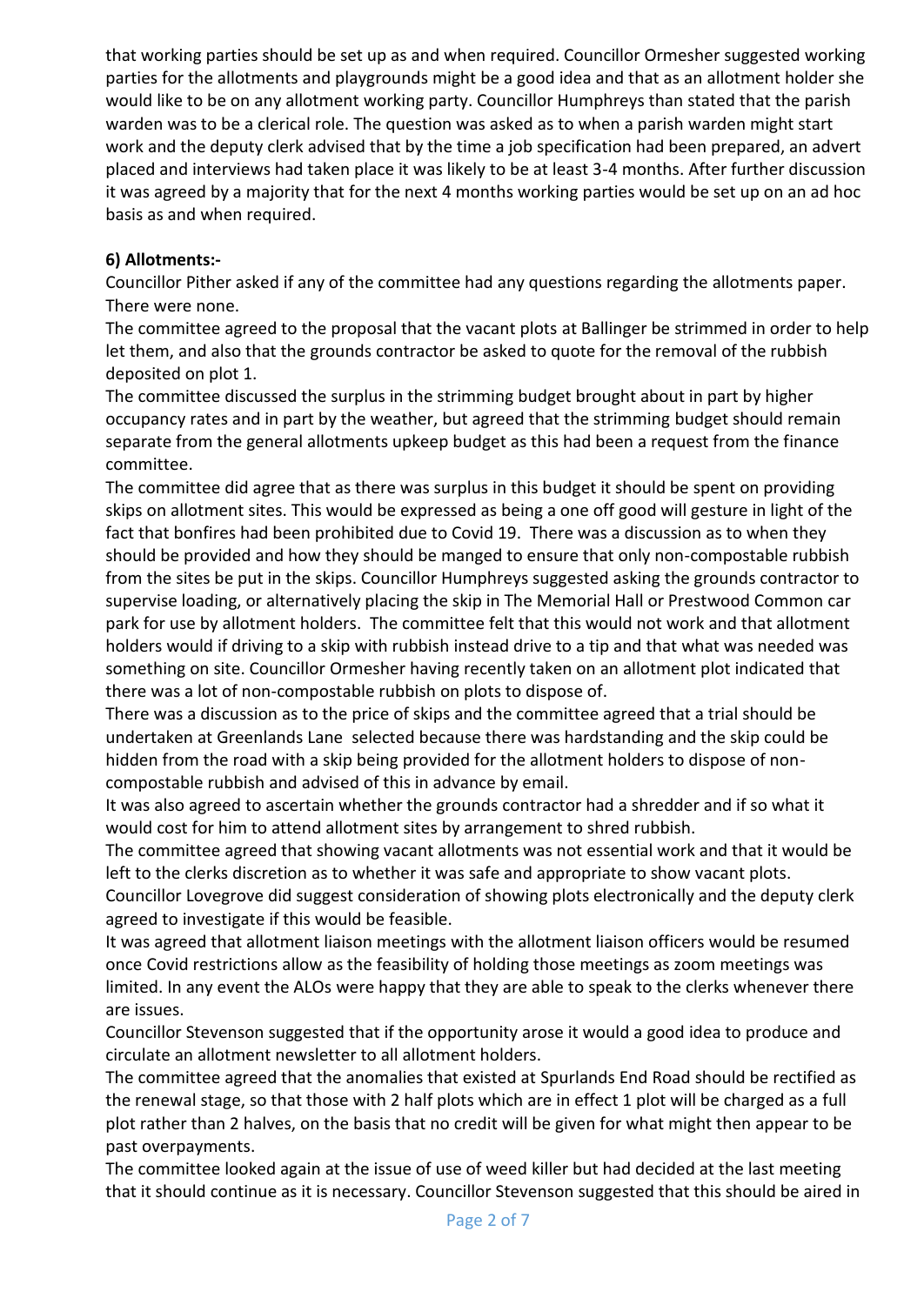any newsletter to the allotment holders. There was a discussion about strimming as an alternative, but it was agreed this was not a viable alternative. It was agreed that weed killing at Greenlands Lane should not take place alongside the net fence immediately adjacent to the allotment plots. The committee confirmed that if not already done, the website should be amended to show that to be eligible for allotments the applicant should be resident within the parish.

With regard to the issue raised by a neighbour of Ballinger allotments as to the cockerel's noise after discussion it was agreed that the complainant should be contacted and asked if they had spoken with the allotment holder, and the allotment holder should be contacted advising them of the complaint and asking them to speak to the complainant to resolve the issue.

On a wider basis the committee took the view that in due course the tenancy agreement should be re-written and possibly make it clear that cockerels should not be kept. There was a discussion as to what animals are permitted. It was agreed that the drafting of the tenancy agreement was a major exercise that would require consultation and possibly external legal advice.

With regard to Chequers Lane it was agreed that a quote should be obtained to remove or reduce the Hawthorn tree as there are now people actively seeking plots. The committee was advised that the gate at the High Street end of the site had been repaired. It was agreed that it should be fitted with a new lock which might necessitate a new panel alongside the gate post. A quote is to be obtained.

The issue of flooding on Chequers Lane was discussed and the deputy clerk reported that there was a clear sign of a hole having been cut in the hedge from Chequers Lane in order to drain onto the allotment land. It was agreed that Buckinghamshire Council should be contacted to enquire as to what they thought was causing the flooding on the road and on what basis they believed it was appropriate to drain the road into the allotments.

As regards Nairdwood Lane the committee were concerned as to the polytunnel and shed extension that had been erected on Plot 10b and it was agreed that the tenant should be written to and advised to remove the extensions to the shed and the polytunnel. In addition to the fact that permission had not been sought before the work was carried out, and had only been sought after a conversation with another allotment holder, the construction clearly breached the tenancy agreement rules and may also require planning permission. It was agreed that he should be given 28 days to remove the structure. However before sending such a letter a round robin needs to go to all councillors asking for their agreement as the committee did not represent a majority of council. The committee noted the issue that had arisen with local residents cutting back the hedge around the allotments and the issues that this had caused for at least 1 plot holder and agreed that this situation would be monitored during this year.

In terms of the allotment competition Councillor Humphreys expressed some concern as he had delivered the prize vouchers to the office. The deputy clerk explained that he had not been made aware of this either by email or phone call. Councillor Humphreys also suggested that more recognition needed to be given to Hildreths for providing the vouchers and that thanks should be expressed in a letter and on the notice boards at the allotment sites. This should also feature in the newsletter and in The Source. Councillor Humphreys said that this should have been done yesterday and not tomorrow, but as the deputy clerk pointed out if he was not aware that the vouchers had been delivered he could not do anything about it.

At this point Councillor Brooke had to leave the meeting.

With regard to this year's allotment competition and inspection it was agreed that the judging should take place between 1 and 4 June. Councillors Lovegrove, Ormesher, Stevenson, Baxter, Pither and Marshal all expressed an interest in joining the judging group. The guidelines that had been used for 2020 appeared to have helped with the judging and would be sent to the committee to look at and see if they had any ides as to how to improve them. It was agreed that it was too early to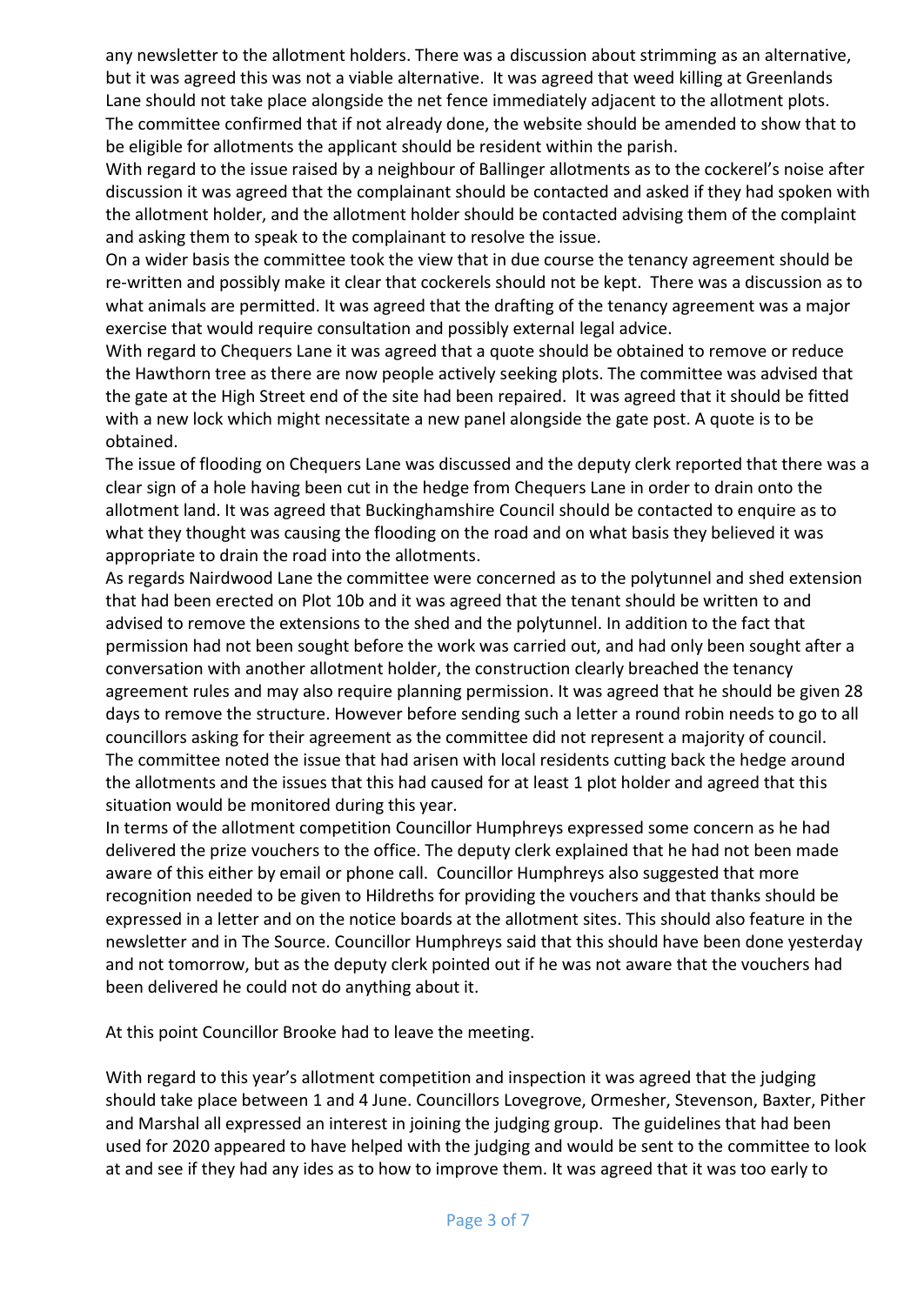consider how to award the prizes for the current year, and that this should be discussed as and when there were further developments with regard to the relaxation of Covid 19 restrictions. The committee agreed to the refund of deposit by the deputy clerk and clerk as long as they were satisfied that it was appropriate to return the deposit, and council or the committee need only to be consulted in the event of there being issues.

Councillor Humphreys then wanted to know what was happening with the other allotment land in Potter Row. The deputy clerk indicated that he had no knowledge of any other allotment land in Potter Row, and having checked the Land Registry papers they only showed the allotment site that is known about and occupied. The deputy clerk indicated that he would make some further enquiries.

### **7. Play Areas**:-

a) It was noted that the Buryfield Pocket Park Renovation was complete with the last of the signs in place following the completion of the car park extension.

b) There were no specific budget proposals for play equipment. It was noted that the budget is £6,000.00 for repairs for the current year and that to date £3300.95 has been spent leaving £2,669.05 available for repairs. There is also an earmarked reserve of £75,000.00.

c) The committee agreed that on being advised that there were no works categorised in the annual inspection report as either very high, high or moderate risk , all other items of equipment being assed as either low or very low risk, that the repair budget should be allocated as follows:-

i) authorising the Grounds Contractor to carry out the repair of the bench at the Ballinger Playground. ii) A quote to be obtained from Playground Facilities to carry out the 3 repairs that were currently flagged up on the weekly inspection reports, namely:

repairing the area of surfacing at Buryfield Pocket Park around the roundabout that has been cut out. repairing the areas of wet pour at Grymsdyke that have been damaged and

Either repairing and reinstating the Spinner Pole from Grymsdyke that had been removed and was in the Prestwood Community Centre for safe keeping, or replacing it. This was likely to spend a significant proportion of the repairs budget leaving some for any emergency repairs that may be required before the end of the year.

d) The committee agreed to proceed with the installation of the new Springer at Buryfield, but also agreed that the installers be asked if the existing Springer which had passed the annual safety inspection could be saved and relocated elsewhere to avoid it simply being scrapped.

e) The deputy clerk indicated that he would inspect the matting at Ballinger around the swings and report back if further work was required, but it was not an issue being raised on the weekly inspection reports. f) The committee were pleased to have feedback as to the sue of the rescued multiplay that had been installed at Prestwood Common, and noted that the bill had been reduced of their own volition by Playground Facilities as they had not needed as many mats as they had anticipated. It was agreed that the issue of cleaning all the playground equipment should be explored, with suggestions that perhaps the Walled Garden might be asked to participate, but that a contractor might be required to clear some graffiti including that on the inside of the multiplay at Prestwood Common.

It was pointed out that the gate to the entrance to the playground at Buryfield is sticking again.

The committee went on to discuss the position with regard to the playgrounds being "closed". It was suggested that further advice might be sought form the new insurers. Overall the committee was of the opinion that no further formal steps should be taken to close the sites , and that instead the notices should just be reapplied advising that the playgrounds were closed and that anyone using them did so at their own risk along with advice as to precautions to take. Councillors Marshall, Humphreys, and Baxter were in support of this as was Councillor Pither. Councillor Lovegrove did question whether they ought to be properly closed. The deputy clerk advised that although there was government guidance as to playgrounds being open, there had been a risk assessment carried out, and Council had determined that they should be the subject of a "Soft closure" with the use of notices advising that the playgrounds were closed as the other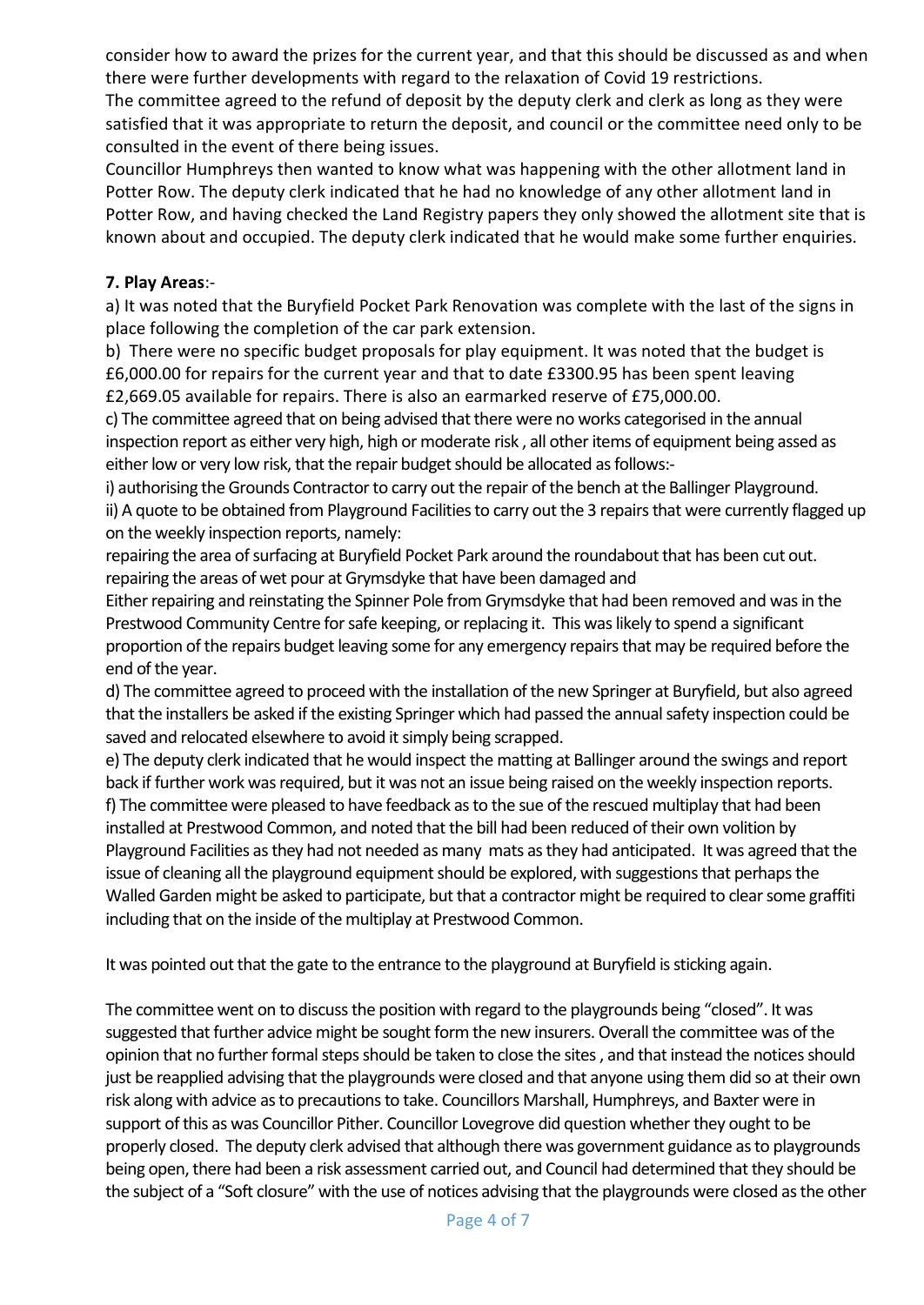requirements for them to be open namely restrictions on use of pieces of equipment, queuing systems, regular cleaning of equipment and the provision of sanitiser on each site were unrealistic for the parish council to achieve.

In addition to the existing signage the deputy clerk had designed a poster which had been seen by a few councillors and would now be circulated to the committee and or council for consideration as an additional sign more suitable for children than the written sign

## **8. Open Spaces**

### a and c) Tree Reports and surveys

Councillor Marshall reported that she had 15 young trees from Woodlands Trust that were due to be planted around Prestwood Common and Recreation Ground at some point, but the final locations had yet to be determined, and that as and when it was possible to meet the working party would do so to determine the location. It was agreed that Prestwood Colts should also be asked to comment on the proposed planting. The remaining 16 trees are to be planted at Buryfield and the working party is awaiting Councillor Hewett's determination as to where they are to go.

With regard to the tree report it was agreed that Councillors Baxter, Lovegrove, Marshall and Pither would arrange to meet as soon as possible in order to go through the report and assess what if nay work needed to be carried out. There are potential issues at Westrick Walk, Nairdwood Lane, and Buryfield/Abbey Walk

b) Biodiversity:-

Councillor Marshall indicated that the parish council needs to do more. The loss of trees is a real concern both because of the prevalence of Ash dieback but also because of developments which seem to involve the loss of mature trees.

One suggestion made was that when looking to renew the council's electricity accounts for the office, Memorial Hall, Community Centre and for street lighting that quotes are sought from green suppliers of electricity. The planning committee are making observations on planning matters discussed as to biodiversity. Thanks were given to Councillor Marshall for her continued vigilance on this issue.

d) Prestwood Community Centre:-

This matter was on the agenda simply to record the fact that this will now no longer be under the auspices of The Open Spaces Committee.

e) Ramp/step from Link Road:-

Councillors Pither, Baxter and Brooke were the working party on this and had not been able to make any significant progress due to Covid 19. A meeting had taken place with a contractor as a result of which Councillor Brooke had made contact with the water company and the environment agency as the "step" is within close proximity to the watercourse- The Misbourne- and permission is need for any works. Unfortunately the Environment Agency will not attend meetings to discuss possible developments or carry out site inspections due to the Covid 19 restrictions. Councillor Humphreys did express reservations as to why a step from the Link Road into Buryfield was required and suggested just putting poles across but the meeting was reminded that it had been a council decision to progress this and improve access on to Buryfield.

f) Ballinger Car Park:-

See above. Other than that it was simply noted that provision need to be made for the ongoing maintenance and upkeep of the car park in order to avoid it falling into a state of disrepair again.

g):- Recognition of Parish Cup Winners. Councillor Lovegrove proposed that some form of honours board for previous winners of the Parish Cup should be provided. The committee agreed that Councillor Lovegrove should explore this and begin by researching and obtain quotes for an honours board so that consideration could be given as to location at a future meeting. Councillor Lovegrove also suggested that the award of the Parish Cup should feature in The Source and be on the agenda for the Parish Council meeting in March. It is a good news story that needs to get more publicity to recognise the good work of the community and the Parish Council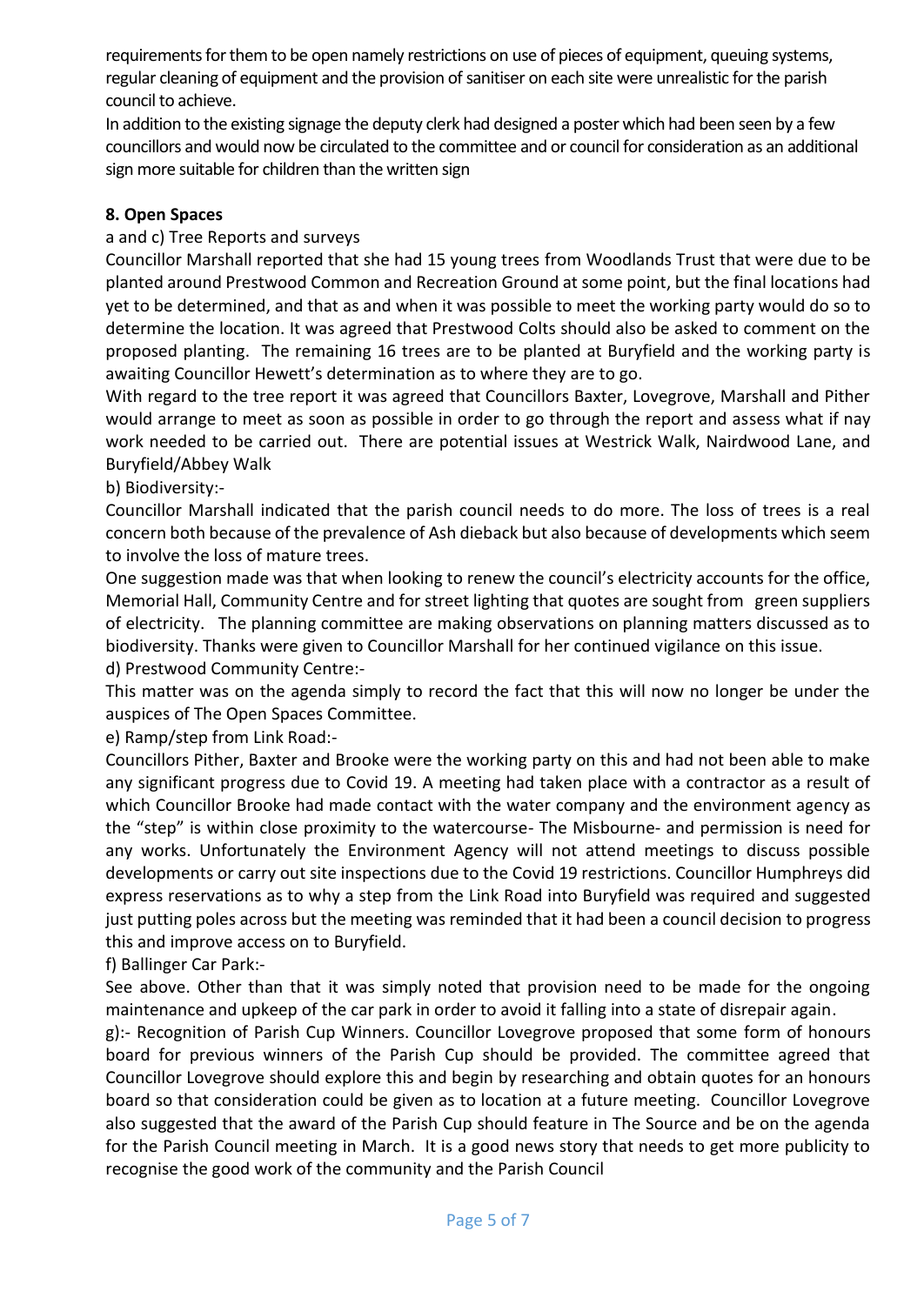## **9. Cemetery Management: -**

The committee noted the paper from the deputy clerk outlining the ongoing work in managing the cemetery and the impact of the change of ownership which continued to be very limited. Plans for the extension of the cemetery were still in the process of preparation by Buckinghamshire Council and had not yet been seen for consultation. The Parish Council would be a consultee in due course. There were then various processes to be gone through by Buckinghamshire Council including obtaining planning permission, getting the land consecrated and building the supporting infrastructure for the new plots.

The issue of the fee for managing the cemetery was discussed and it was proposed that for the year 2022-23 an increase in management fees would be justified bearing in mind the increase in activity at the cemetery, it being too late to secure an increase in the management fee for the coming financial year.

# **10) Street Lighting:-**

The committee noted the street lighting report provided and that the electricity supply for the lights was currently provided by EON on a 12 month contract through until June 2021.

It was noted that the budget for electricity for the lights was £4,000.00 and that spend to date was £3475.19 leaving £524.81 to cover electricity until the end of March 2021;

That the budget for repairs which is largely the replacement of bulbs that have failed with LED units is £500.00 with spend to date being £630.00;

There is however a sum of £5,000.00 in reserves for repairs and maintenance if required. The average cost of replacement and conversion of a light to LED is around £315.00.

At present the policy is simply to replace failed units with LED, but it was agreed that in due course it may be sensible to expand the use of LED units. For example if in a particular road there are 2 lights with traditional fittings and one fails it may be costs effective to replace both units in the road at the same time.

Finally there is a budget fee of £500.00 for a stocktake and audit as to condition. One quote for such an inspection has been obtained and is for £795.00. It was agreed that 2 further quotes should be obtained for consideration so that stocktake could be carried out as it was now due and would also demonstrate to the insurers that steps are being taken to monitor street light condition which would mitigate any risk form any failure and or accident.

# **11) Bollards for Buryfield and Prestwood Common:-**

The committee noted that the issue of bollards for Buryfields was to be removed from the agenda on the basis of the decision to plant a hedge around the open space as an alternative. The issue of a budget for maintenance costs in other words water supply and hedge cutting was raised and it was noted by the committee that provision has been made in the budget for the next year for this maintenance which is not covered under the existing Open Spaces Contract.

As for Prestwood Common it was agreed that 1 additional collapsible bollard should be installed. The location was to be close to the Community Centre, and not close to the entrance to The Common, largely for security reasons. The fixed bollard that would be removed could be reused elsewhere.

It was noted by the committee that despite some – not local -support for opening up the car park, feedback from local residents was that this would encourage more anti-social behaviour on The Common and risk damage to the football pitches and buildings.

# **12) Phase 2 of the Prestwood Common Regeneration**

There was a general discussion as to how this should proceed with the idea from Councillor Stevenson that ideally there would be some form of public meeting but an acceptance that this was not currently a viable option. Accordingly it was suggested that a document be drafted for Council to consider to be sent to occupiers of property within the vicinity of The Common who would be most affected by any further development. In addition the consultation could be on the GMPC website and also Prestwood Village Association had offered to host the consultation too. It was agreed that it was important in the first instance that the consultation was organised by the Parish Council and not by any wider group. As and when ideas have